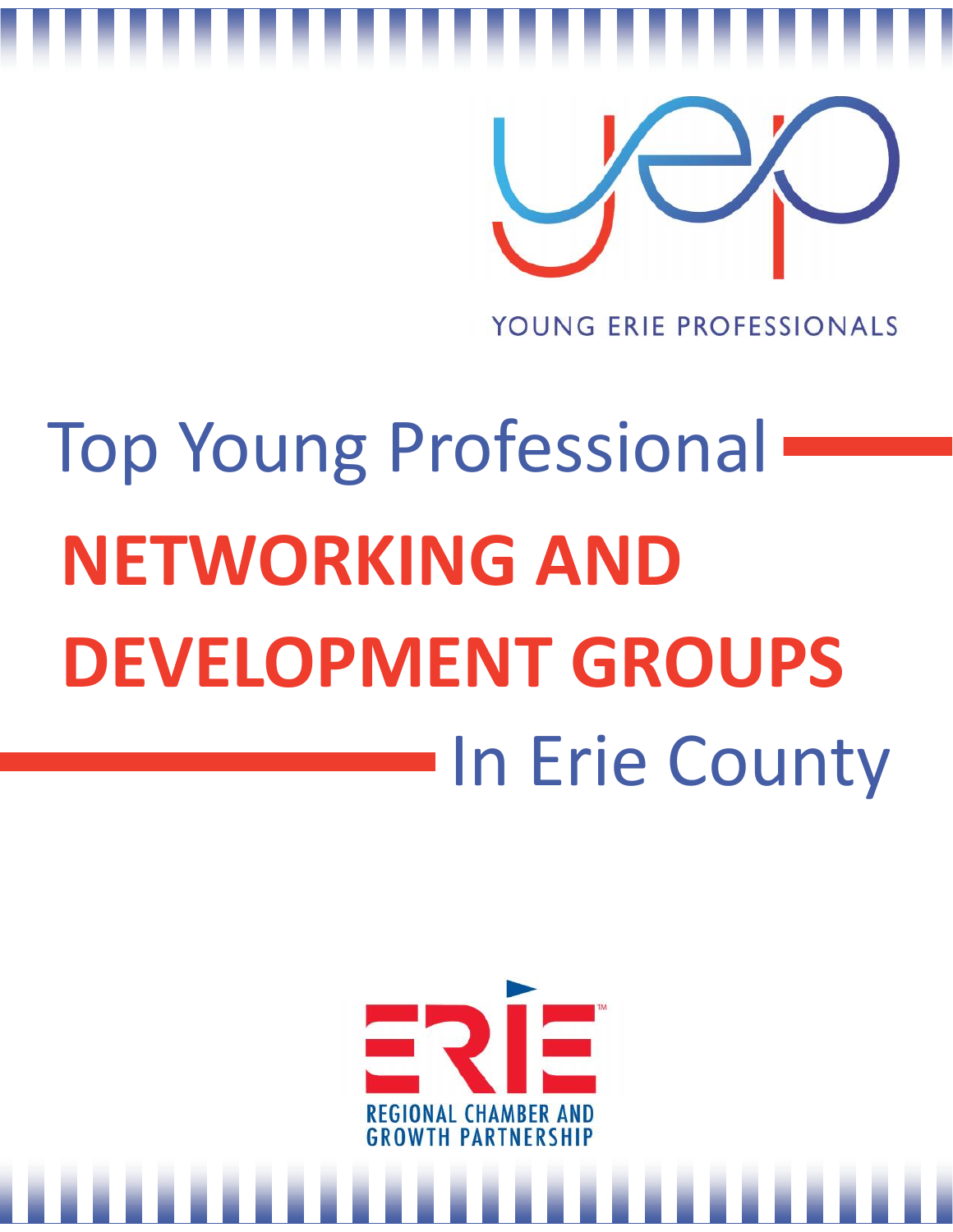*Networking in real life still matters, but most people, especially young professionals, can find it challenging to discover ways to effectively network. One of the easiest solutions is to join a professional organization.*

# **Here are a few reasons why:**

- The events are often structured to include and encourage networking
- Everyone is there for a similar reason, providing a common ground for discussion
- On top of networking, organizations provide the added advantage of professional development

Niche, industry specific organizations have their benefits, but we are partial to organizations (like YEP) that are dedicated specifically to young professionals and cut across all sectors. Broad groups inspire new ideas and allow for surprise connections that can lead to new and exciting things. In the following pages you will find a list of local professional organizations that are either dedicated to young professionals or are frequented by young professionals.

# **Our mission at YEP:**

Young Erie Professionals is dedicated to providing opportunities for emerging leaders and career-minded peers to develop professionally, while actively participating in their community to connect, attract and retain young talent in the local workforce.

**Is your organization not on the list? Let us know and we can get you added! Contact: Kristi Bailey at kbailey@eriefcu.org**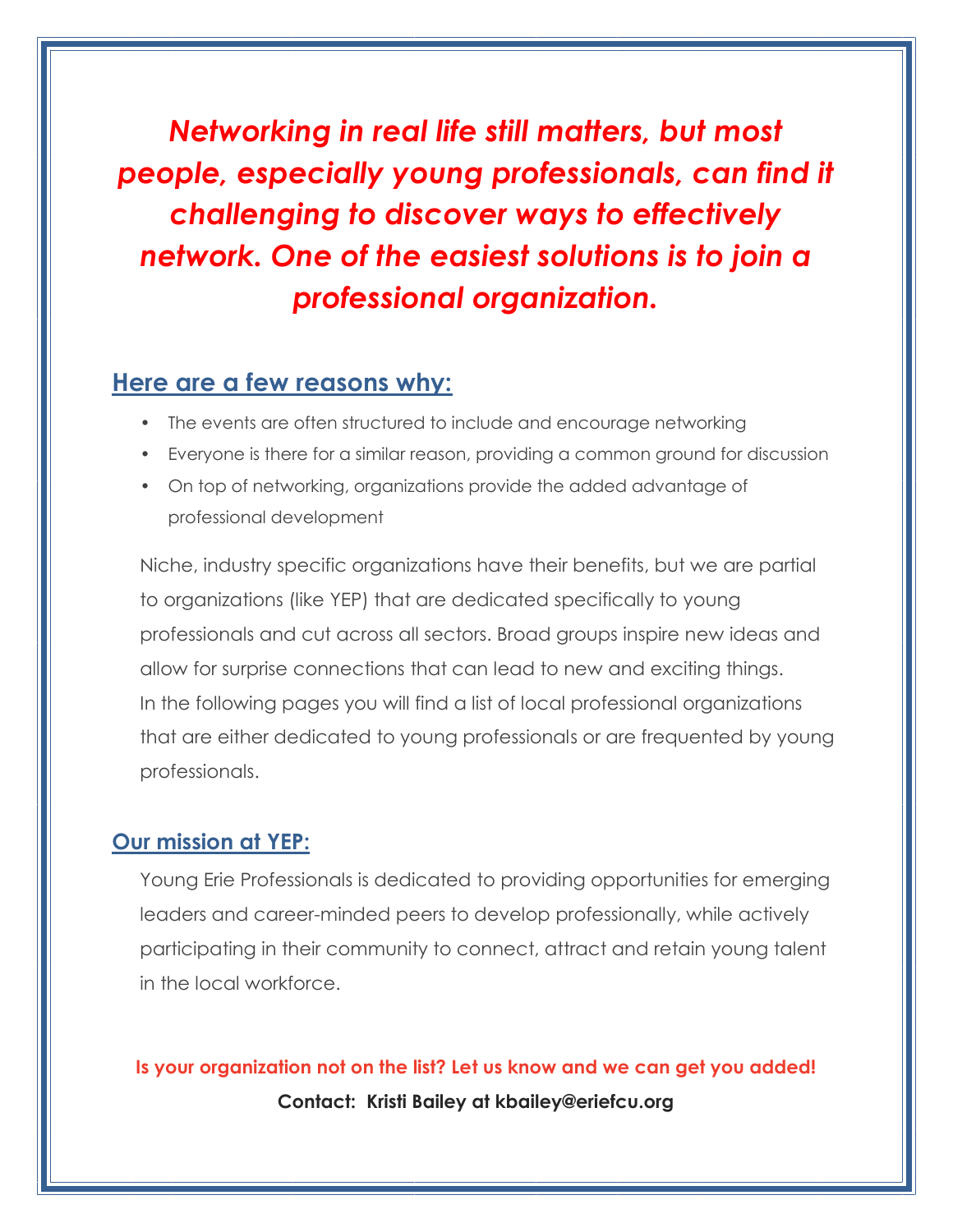# **American College of Healthcare Executives (ACHE) of Western Pennsylvania** –

To create an environment where healthcare leaders can access industry-leading education, network with colleagues from a diverse base of healthcare leaders, and support each other in advancement to Fellow status and achievement of career goals.

# **http://westpa.ache.org/**

# **APARTMENT ASSOCIATION OF NWPA** –

Founded in 1977, the Apartment Association of Northwestern Pennsylvania is a not-for-profit organization that provides information and services in the residential rental industry. Our 1500 plus members are owners and property managers who rent residential property in Northwestern, PA (Erie, Warren, and Crawford counties).

**http://www.aptassoc.com/**

# **ASSOCIATION OF FUNDRAISING PROFESSIONALS (AFP)** –

The Association of Fundraising Professionals (AFP) is the professional association of individuals and organizations that generate philanthropic support for a wide variety of charitable institutions. Founded in 1960, AFP advances philanthropy through its more than 30,000 members in 240-plus chapters throughout the world.

## **http://www.afpnet.org/**

# **ATHENA CIRCLE OF TRUST** –

ACT I and II (ATHENA Circle of Trust) are cohorts of emerging female leaders who empower each other to develop executive and leadership skills and advocate for one another as leaders in the Erie community. The success of ACT is based on trust and confidentiality, and the cohort participates in an extensive retreat to build rapport among its members. Accordingly, both ACT cohorts are closed to new members at this time. Each cohort anticipates an opportunity to invite new members to join in the future.

#### **http://www.athenaerie.org/athena-circle-of-trust.html**

#### **ATHENA ERIE** –

Comprised of dedicated volunteers representing a diverse group of professional men and women committed to supporting the leadership of women and inspiring women to achieve their full business and professional potential.

**http://www.athenaerie.org/**

# **COFFEE CLUB DIVAS** –

The Coffee Club Divas is a professional women's networking group based in Erie, PA. The first CCD meeting, held in 2011, was attended by 20 women. Since then our membership has grown to 200+ professionals, and we now offer networking and educational opportunities worldwide. We are a diverse and dynamic group of women, including entrepreneurs, business owners and corporate professionals.

We empower women to make professional connections, boldly pursue personal and business goals, gain networking skills and business training. Our mission is to educate and inspire women to succeed in all aspects of life!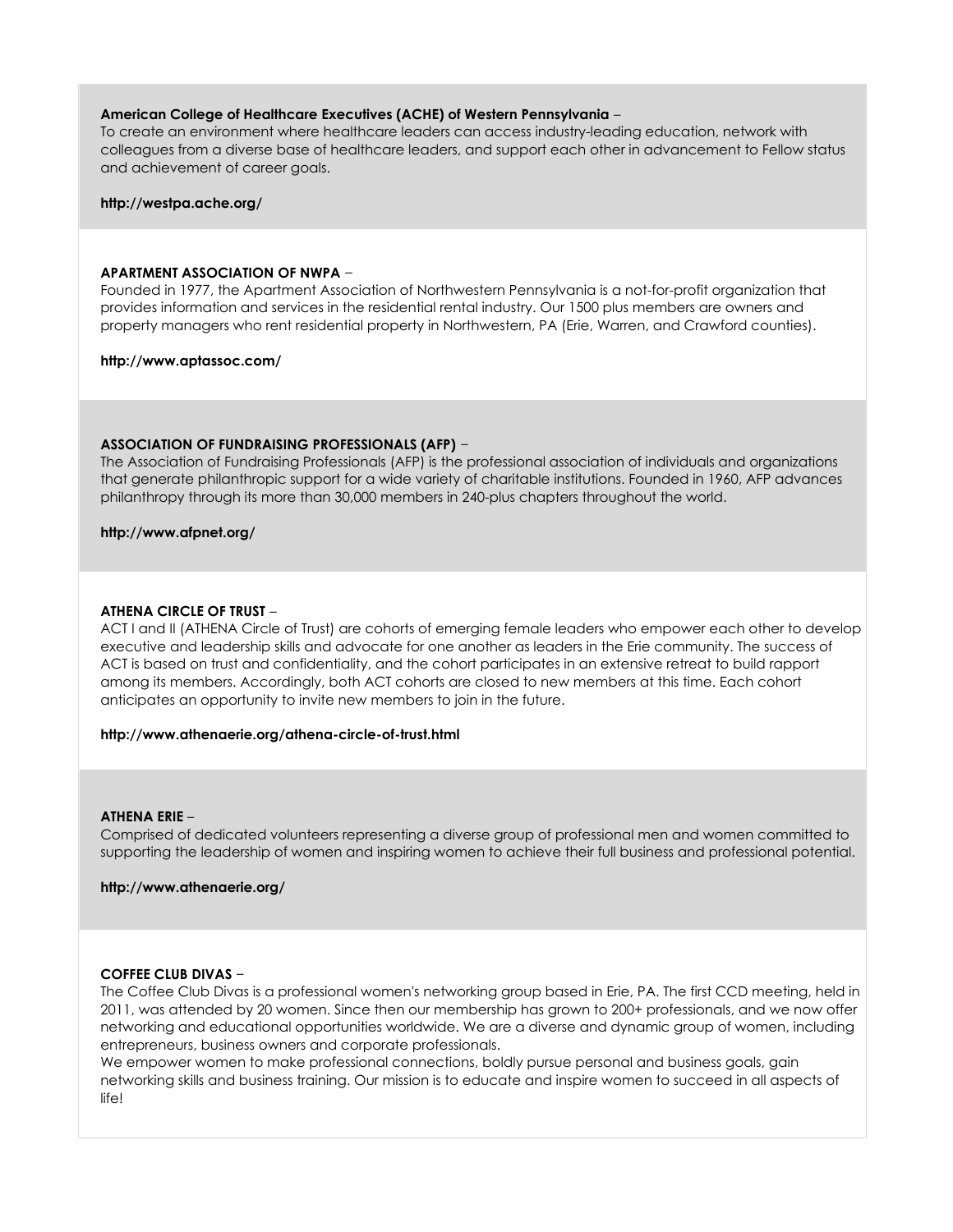# **ERIE COUNTY BAR ASSOCIATION** –

The Erie County Bar Association serves the lawyers, judges and the public of Erie County, Pennsylvania by assisting our members in the practice of law and by engaging in activities that promote the public's understanding of and respect for our American system of law and justice.

#### **https://www.eriebar.com/**

#### **ERIE COUNTY MEDICAL SOCIETY** –

The Erie County Medical Society is a voluntary, non-profit professional organization of physicians, both MD and DO, in Erie, PA, founded in 1828. Our mission is to advance the standards of medical care, to uphold the ethics of the medical profession, and to serve the public with important and reliable health information.

# **http://www.eriecountymedicalsociety.org/**

# **ERIE DESIGN GROUP** –

Through the discussion and celebration of all facets of design, including graphic design, UX design, UX design, information architecture, industrial design, city planning, and organizational design.

# **https://www.facebook.com/groups/erie.designers/?ref=br\_rs**

## **ERIE REGIONAL CHAMBER AND GROWTH PARTNERSHIP** –

The growth of our vibrant community in Erie, PA depends on a dynamic business environment. We are the voice of the business community and strive to attract, retain and expand business in the Erie region.

# **http://www.eriepa.com**

# **ERIE WOMEN'S FUND** –

Women-led donor advised fund devoted to Empowering Women and Families. You are part of a women-led philanthropic group whose mission is to increase awareness about our community, and use that awareness to drive positive change.

# **https://www.eriecommunityfoundation.org/partners/erie-womens-fund**

# **FRIENDS OF THE FOUNDATION** –

This group of enthusiastic young leaders who want to understand more about community issues. These professionals care deeply about the Erie region, and enjoy learning how ECF works with individuals, nonprofits and local leadership in order to address our most pressing needs.

#### **https://www.eriecommunityfoundation.org/partners/friends-of-the-erie-community-foundation**

# **GERIATRIC SOCIAL WORKER ASSOCIATION –**

To foster and enhance professionalism among the nursing home and geriatric health related social workers, case managers and professionals.

## **https://www.facebook.com/GSWAERIE/**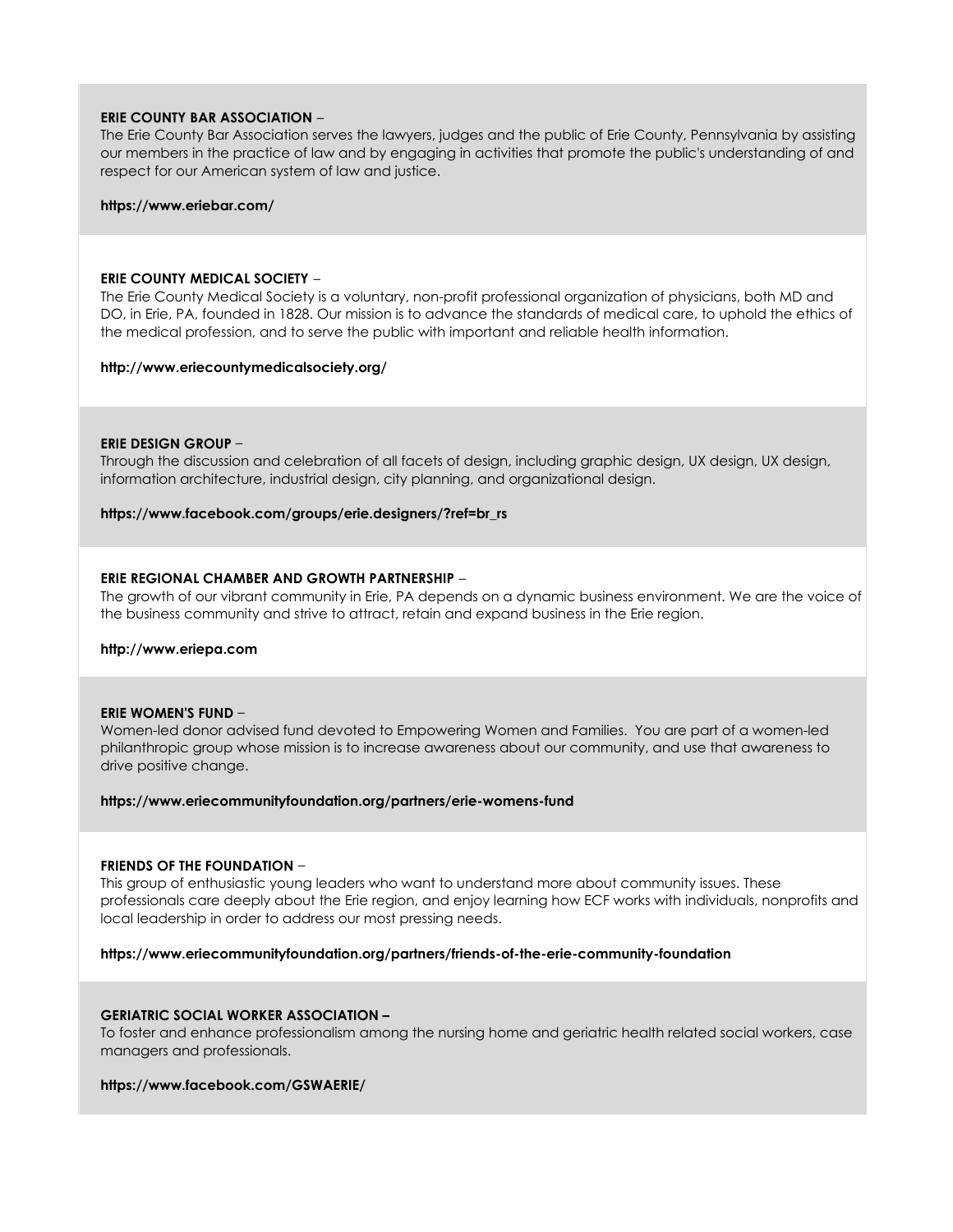# **HUMAN RESOURCE MANAGEMENT ASSOCIATION OF NORTHWEST PENNSYLVANIA** –

We are an affiliate of the Society for Human Resource Management. Whether you are new to the HR field or have many years of experience, we are a local starting point for networking, information, professional development and continued support of excellence in Human Resources.

We welcome your use of this site as a resource, and encourage you to check back frequently for updated information. We also encourage your involvement and suggestions about all of our activities, on the web and off.

# **https://hrmanwpa.shrm.org/**

# **INDEPENDENT COUNCIL ON AGING** –

The Independent Council on Aging, Inc. (ICA) is a voluntary, not-for-profit coalition of individuals, agencies and businesses from the public and private sectors who provide services to senior citizens in Erie and Erie County.

**http://www.icaerie.org/**

## **KIWANIS CLUB OF ERIE** –

The Kiwanis Club of Erie is a thriving organization of service-minded woman and men who are helping every day to improve our community.

Our members are ordinary people who perform extraordinary "hands-on" work.

Our members are from all walks of life and at every step of their career ladder, unified in their belief that children and our community benefit from the efforts of a proficient group of caring and involved volunteers.

#### **http://www.eriekiwanis.org/**

# **MANUFACTURERS AND BUSINESS ASSOCIATION (MBA)** –

Founded in 1905, the Manufacturer & Business Association is a not-for-profit employers' association whose focus is to help businesses succeed. We partner with businesses in Pennsylvania, New York and Ohio, providing a host of membership benefits including; HR Planning and Consulting, Legal Services/Hotline, Training/Development, Energy Advisors, Surveys, Employee Benefits, Computer Training.

# **http://www.mbausa.org**

## **PICPA** –

The Pennsylvania Institute of Certified Public Accountants is composed of 11 regional chapters that host educational and social events for fellow CPAs in your area. There are a variety of PICPA chapter leadership opportunities ranging from committee involvement to officer positions. Select your PICPA chapter below to get started.

#### **https://www.picpa.org/chapters/erie**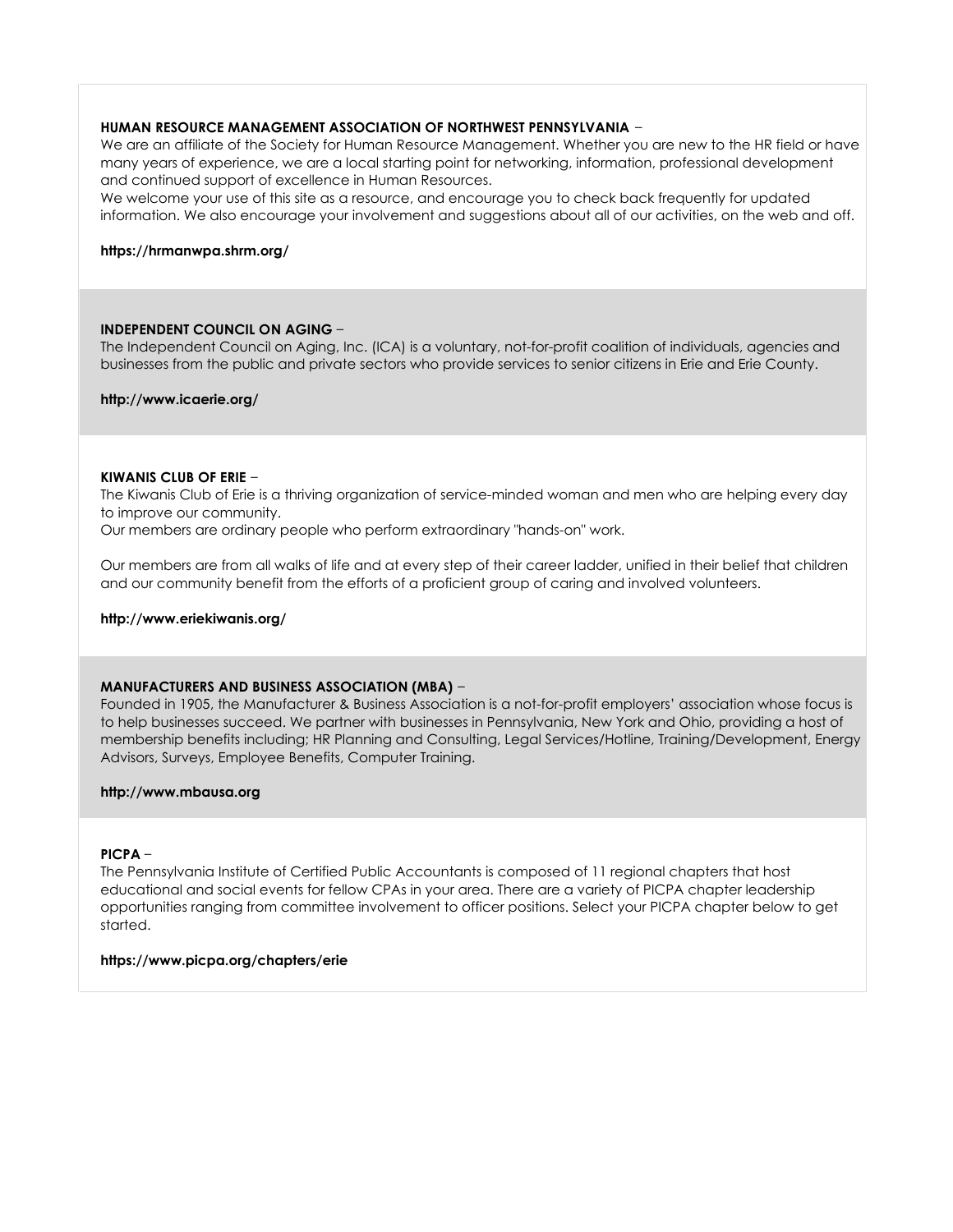# **PRESQUE ISLE ROTARY CLUB** –

We've been making a difference in our community for nearly 100 years, whether it's helping raise funds for vital regional services like a local dialysis center to championing literacy through our Thesaurus Project. If you're looking to become part of an organization that has a long-term and powerful impact on the community, please join us.

#### **www.presqueislerotary.org**

## **ROTARY CLUB OF ERIE** –

The Rotary Club of Erie is a club of business and organizational leaders providing help to those at risk not only in Erie but internationally. We belong to Rotary International. The local club is where most of Rotarians' meaningful service work is carried out.

## **http://www.erierotary.org/**

# **THE CODERIE** –

The Coderie is a group of software developers in and around the Erie area that believe strongly in the power of community and information sharing. We like to meet up. and discuss all sorts of different software development related topics. While we tend to focus on open source software, we welcome topics from proprietary stacks as well - things to learn from everywhere! Some of our members also organize the Erie Day of Code conference. Come join us for good times and working to improve the tech scene in Erie, PA

## **https://www.meetup.com/coderie/?\_cookie-check=yfjDzZbfFHb8OuLa**

# **THE ERIE AD CLUB** –

The Erie Ad Club is a trade organization that includes a diverse membership of local business leaders, marketing and advertising professionals, educators and students.

The Erie Ad Club exists to support its members, the community and the advertising industry. Its mission is to promote fellowship, education and career enhancement among members of the advertising community; foster and recognize excellence in advertising; champion public service causes; build an understanding of the role and benefits of advertising at all levels; and encourage advertising self-regulation and continuous improvement to raise industry benchmarks. The organization serves advertising professionals from the Erie and Crawford County areas.

# **http://www.erieadclub.org/**

#### **THE PUBLIC RELATIONS SOCIETY OF AMERICA** –

PRSA is the world's largest organization for public relations professionals. The Society has nearly 32,000 professional and student members. PRSA is organized into more than 100 Chapters nationwide, 19 Professional Interest Sections and Affinity Groups, which represent business and industry, counseling firms, independent practitioners, military, government, associations, hospitals, schools, professional services firms and nonprofit organizations. The PRSA Northwestern Pennsylvania Chapter is the professional organization that brings together public relations, communications and marketing practitioners throughout Erie, PA.

#### **http://www.prsanwpa.org/**